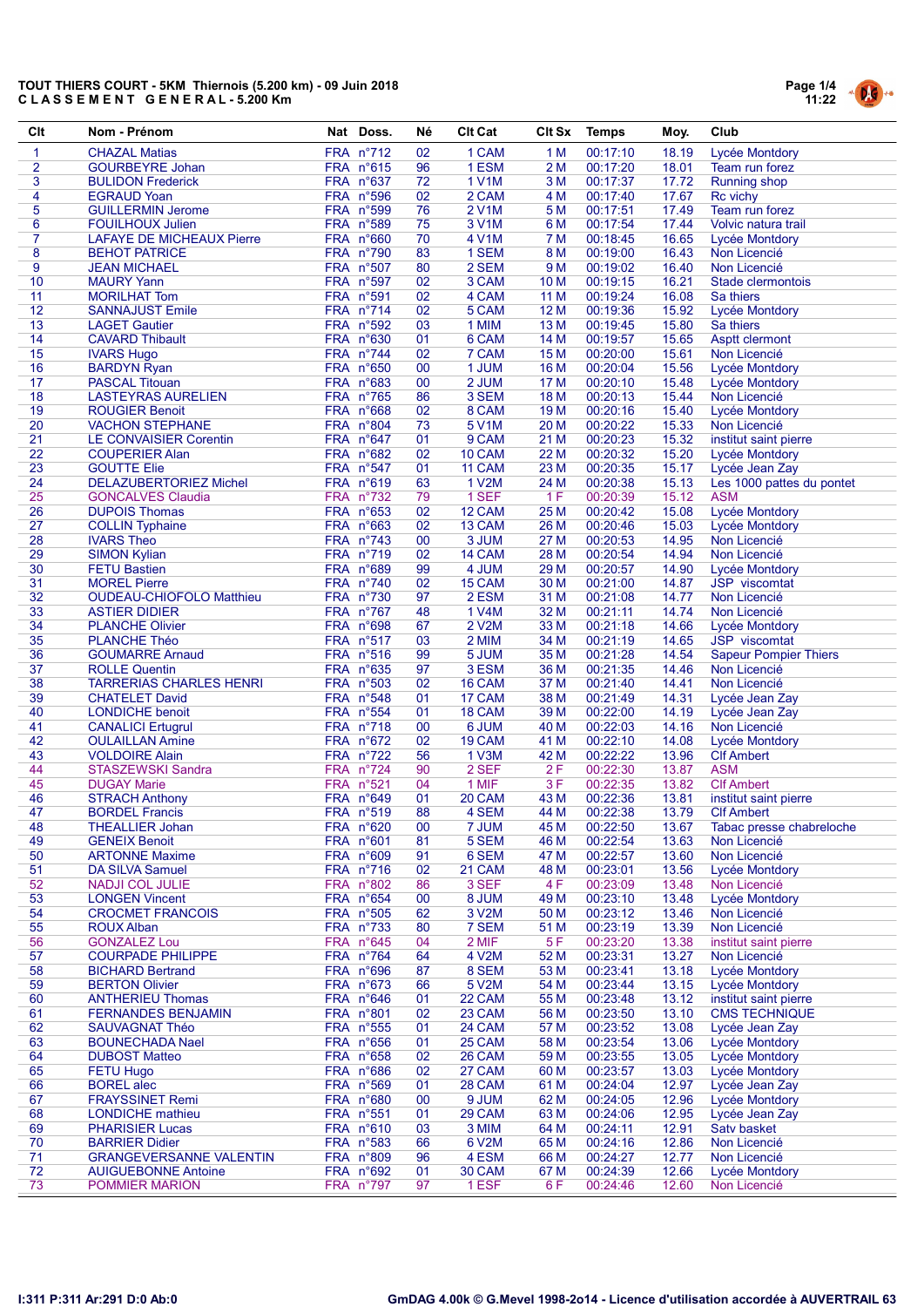

| Clt        | Nom - Prénom                              | Nat Doss.              | Né       | <b>CIt Cat</b>          | CIt Sx         | Temps                | Moy.           | Club                              |
|------------|-------------------------------------------|------------------------|----------|-------------------------|----------------|----------------------|----------------|-----------------------------------|
| 74         | LAFAYE DE MICHEAUX Manon                  | FRA n°697              | 00       | 1 JUF                   | 7F             | 00:24:53             | 12.55          | Lycée Montdory                    |
| 75         | <b>CHARMET Theo</b>                       | FRA n°602              | 95       | 9 SEM                   | 68 M           | 00:24:54             | 12.54          | Non Licencié                      |
| 76         | LE BACHELIER FREDERIC                     | <b>FRA n°795</b>       | 74       | 6 V1M                   | 69 M           | 00:24:59             | 12.49          | Non Licencié                      |
| 77         | <b>RICHART Romain</b>                     | FRA n°598              | 02       | 31 CAM                  | 70 M           | 00:25:01             | 12.48          | Non Licencié                      |
| 78         | <b>LIABEUF Theo</b>                       | FRA n°612              | 00       | 10 JUM                  | 71 M           | 00:25:02             | 12.47          | Non Licencié                      |
| 79         | <b>MARCHEPOIL Lisa</b>                    | FRA n°525              | 04       | 3 MIF                   | 8F             | 00:25:28             | 12.26          | <b>CIf Ambert</b>                 |
| 80         | <b>MARCHEPOIL Franck</b>                  | FRA n°524              | 73       | <b>7 V1M</b>            | 72 M           | 00:25:29             | 12.25          | <b>Clf Ambert</b>                 |
| 81         | <b>ROUBY Noe</b>                          | FRA n°679              | 01       | 32 CAM                  | 73 M           | 00:25:35             | 12.20          | Lycée Montdory                    |
| 82         | <b>BRISSAY Roland</b>                     | FRA n°544              | 49       | 2 V3M                   | 74 M           | 00:25:39             | 12.17          | Non Licencié                      |
| 83         | <b>MONDIERE Maxime</b>                    | FRA n°787              | 85       | <b>10 SEM</b>           | 75 M           | 00:25:39             | 12.17          | Non Licencié                      |
| 84         | <b>STASKIENICZ marinette</b>              | FRA n°572              | 76       | <b>1 V1F</b>            | 9F             | 00:25:42             | 12.15          | <b>Fcg thiers</b>                 |
| 85         | <b>WAGNER Lilian</b>                      | FRA n°700              | 00       | 11 JUM                  | 76 M           | 00:25:43             | 12.14          | Lycée Montdory                    |
| 86         | <b>MOREL Valentin</b>                     | FRA n°720              | 01       | 33 CAM                  | 77 M           | 00:25:48             | 12.10          | Tabac presse chabreloche          |
| 87         | <b>FAURE Alex</b>                         | FRA n°634              | 03       | 4 MIM                   | <b>78 M</b>    | 00:25:50             | 12.08          | Non Licencié                      |
| 88         | <b>DEJOB Alexane</b>                      | FRA n°671              | 02       | 1 CAF                   | 10F            | 00:25:51             | 12.08          | Lycée Montdory                    |
| 89         | <b>BOREL Christophe</b>                   | FRA n°611              | 67       | <b>7 V2M</b>            | 79 M           | 00:25:57             | 12.03          | Fcg thiers                        |
| 90         | <b>LETANG Camille</b>                     | FRA n°621              | 03       | 5 MIM                   | 80 M           | 00:26:02             | 11.99          | Non Licencié                      |
| 91         | <b>SEROUX THOMAS</b>                      | FRA n°798              | 94<br>56 | <b>11 SEM</b>           | 81 M<br>82 M   | 00:26:04             | 11.98          | Non Licencié                      |
| 92<br>93   | ROPIOT JEAN JACQUES<br><b>BLANC Chloe</b> | FRA n°783<br>FRA n°670 | 02       | 3 V3M<br>2 CAF          | 11F            | 00:26:25<br>00:26:30 | 11.82<br>11.78 | Non Licencié                      |
| 94         | <b>WAGNER Tanguy</b>                      | FRA n°701              | 02       | 34 CAM                  | 83 M           | 00:26:33             | 11.76          | Lycée Montdory<br>Lycée Montdory  |
| 95         | <b>PIAT Benjamin</b>                      | FRA n°600              | 01       | 35 CAM                  | 84 M           | 00:26:34             | 11.75          | Non Licencié                      |
| 96         | <b>LEMOINE Oceane</b>                     | FRA n°691              | 01       | 3 CAF                   | 12F            | 00:26:35             | 11.74          | Lycée Montdory                    |
| 97         | <b>FERNANDES Jeremie</b>                  | FRA n°739              | 89       | 12 SEM                  | 85 M           | 00:26:38             | 11.72          | Non Licencié                      |
| 98         | <b>DANNE Franck</b>                       | FRA n°617              | 72       | <b>8 V1M</b>            | 86 M           | 00:26:41             | 11.70          | Non Licencié                      |
| 99         | <b>CHALET Susy</b>                        | FRA n°546              | 01       | 4 CAF                   | 13F            | 00:26:44             | 11.68          | Lycée Jean Zay                    |
| 100        | <b>LIRBAIN DANIEL</b>                     | FRA n°502              | 43       | 2 V4M                   | 87 M           | 00:26:45             | 11.67          | <b>FRATERNELLE CG</b>             |
| 101        | <b>URBAIN SAMUEL</b>                      | FRA n°302              | 01       | 36 CAM                  | 88 M           | 00:26:46             | 11.66          | Non Licencié                      |
| 102        | <b>COURTADE</b> clement                   | FRA n°574              | 93       | 13 SEM                  | 89 M           | 00:26:50             | 11.63          | Non Licencié                      |
| 103        | DE NEVE Amélie                            | FRA n°726              | 96       | 2 ESF                   | 14 F           | 00:26:52             | 11.62          | Non Licencié                      |
| 104        | <b>BRIAUX Mélanie</b>                     | FRA n°678              | 82       | 4 SEF                   | 15F            | 00:26:55             | 11.60          | Lycée Montdory                    |
| 105        | <b>ALVES MANUEL</b>                       | FRA n°509              | 71       | 9 V1M                   | 90 M           | 00:26:57             | 11.58          | Non Licencié                      |
| 106        | <b>COURBOU MATHIS</b>                     | FRA n°800              | 97       | 5 ESM                   | 91 M           | 00:26:58             | 11.58          | Non Licencié                      |
| 107        | <b>AYNARD Mélanie</b>                     | FRA n°512              | 97       | 3 ESF                   | 16F            | 00:27:00             | 11.56          | <b>Sapeur Pompier Thiers</b>      |
| 108        | <b>BRIGAUD Mathis</b>                     | FRA n°510              | 01       | 37 CAM                  | 92 M           | 00:27:00             | 11.56          | Sa thiers                         |
| 109        | <b>VOLAT Christine</b>                    | FRA n°642              | 61       | <b>1 V2F</b>            | 17F            | 00:27:05             | 11.53          | <b>Fcg thiers</b>                 |
| 110        | <b>JARRY Axel</b>                         | FRA n°665              | 01       | 38 CAM                  | 93 M           | 00:27:06             | 11.52          | Lycée Montdory                    |
| 111        | <b>GONZALEZ Tom</b>                       | FRA n°648              | 01       | 39 CAM                  | 94 M           | 00:27:07             | 11.51          | institut saint pierre             |
| 112        | <b>SOZEDDE Margot</b>                     | FRA n°639              | 02       | 5 CAF                   | <b>18F</b>     | 00:27:07             | 11.51          | institut saint pierre             |
| 113        | <b>COURNUT Sylvie</b>                     | FRA n°728              | 59       | 2 V <sub>2</sub> F      | 19F            | 00:27:08             | 11.50          | Non Licencié                      |
| 114        | <b>BOUNECHADA Sami</b>                    | FRA n°587              | 02       | 40 CAM                  | 95 M           | 00:27:15             | 11.46          | Conservatoire georges guillot     |
| 115        | <b>GUILBAUDEAU Stephen</b>                | FRA n°629              | 88       | 14 SEM                  | 96 M           | 00:27:16             | 11.45          | Non Licencié                      |
| 116        | <b>DELMAS LAURENT</b>                     | FRA n°784              | 68       | 8 V2M                   | 97 M           | 00:27:19             | 11.43          | Non Licencié                      |
| 117        | <b>SIMOND MALLAURY</b>                    | FRA n°788              | 02       | 6 CAF                   | 20F            | 00:27:24             | 11.39          | Non Licencié                      |
| 118        | <b>GOUTEYRON CATHERINE</b>                | FRA n°794              | 67       | 3 V <sub>2</sub> F      | 21F            | 00:27:28             | 11.36          | <b>Clf</b> ambert                 |
| 119        | <b>BRET RENE</b>                          | FRA n°793              | 74       | 10 V1M                  | 98 M           | 00:27:29             | 11.36          | <b>CIf ambert</b>                 |
| 120        | <b>SOZEDDE XAVIER</b>                     | FRA n°778              | 66       | 9 V2M                   | 99 M           | 00:27:30             | 11.35          | Non Licencié                      |
| 121        | <b>WAGNER Nathalie</b>                    | FRA n°594              | 72       | <b>2V1F</b>             | 22 F           | 00:27:32             | 11.34          | Team carjoutte                    |
| 122        | <b>BRUN Murielle</b>                      | FRA n°527              | 70       | 3 V1F                   | 23 F           | 00:27:33             | 11.33          | <b>Clf Ambert</b>                 |
| 123        | <b>PERNET Francis</b>                     | FRA n°526              | 59       | 10 V2M                  | 100 M          | 00:27:34             | 11.32          | <b>CIf Ambert</b>                 |
| 124        | <b>GOBET SOLENE</b>                       | FRA n°779              | 00       | 2 JUF                   | 24 F           | 00:27:54             | 11.19          | Non Licencié                      |
| 125<br>126 | LONDICHE CORENTIN<br><b>MANRY</b> anthony | FRA n°780<br>FRA n°576 | 99<br>92 | 12 JUM<br><b>15 SEM</b> | 101 M<br>102 M | 00:27:54             | 11.19<br>11.07 | Non Licencié<br>Non Licencié      |
| 127        | <b>LE NOC Axelis</b>                      | FRA n°667              | 01       | 41 CAM                  | 103 M          | 00:28:12<br>00:28:28 | 10.97          | Lycée Montdory                    |
| 128        | <b>MEUNIER Romane</b>                     | FRA n°662              | 02       | 7 CAF                   | 25 F           | 00:28:29             | 10.96          | Lycée Montdory                    |
| 129        | <b>WAGNER Frédéric</b>                    | FRA n°593              | 73       | <b>11 V1M</b>           | 104 M          | 00:28:31             | 10.95          | Team carjoutte                    |
| 130        | <b>FAYOLLE LUCAS</b>                      | FRA n°796              | 98       | 6 ESM                   | 105 M          | 00:28:37             | 10.91          | Non Licencié                      |
| 131        | <b>RAMOS lucas</b>                        | FRA n°568              | 01       | 42 CAM                  | 106 M          | 00:28:38             | 10.90          | Lycée Jean Zay                    |
| 132        | <b>QUANTIN BERNADETTE</b>                 | FRA n°508              | 59       | 4 V <sub>2</sub> F      | 26 F           | 00:28:41             | 10.88          | <b>LIMAGNE ATHLETES ENDURANCE</b> |
| 133        | <b>SANNER MARIA</b>                       | FRA n°562              | 72       | 4 V1F                   | 27 F           | 00:28:43             | 10.87          | LE THOR                           |
| 134        | <b>PESTIAUX Jean</b>                      | FRA n°628              | 46       | 3 V4M                   | 107 M          | 00:28:44             | 10.86          | Non Licencié                      |
| 135        | <b>MADELLIER CHRISTELLE</b>               | FRA n°789              | 68       | 5 V <sub>2</sub> F      | 28 F           | 00:28:47             | 10.84          | Non Licencié                      |
| 136        | <b>VARACHE Alexandra</b>                  | FRA n°518              | 78       | 5 V1F                   | 29 F           | 00:28:49             | 10.83          | Fcg thiers                        |
| 137        | POINTU GLAIZE AXELLE                      | FRA n°749              | 98       | 4 ESF                   | 30 F           | 00:28:51             | 10.82          | Non Licencié                      |
| 138        | <b>CHABROL BERNARD</b>                    | FRA n°752              | 52       | 4 V3M                   | 108 M          | 00:28:53             | 10.81          | Non Licencié                      |
| 139        | <b>ROCHE MYRIAM</b>                       | FRA n°772              | 60       | 6 V2F                   | 31 F           | 00:29:03             | 10.74          | <b>FCG THIERS</b>                 |
| 140        | <b>BRUNET LUCAS</b>                       | FRA n°808              | 95       | <b>16 SEM</b>           | 109 M          | 00:29:09             | 10.71          | Non Licencié                      |
| 141        | <b>NOUVET Florence</b>                    | FRA n°607              | 68       | 7 V <sub>2</sub> F      | 32 F           | 00:29:10             | 10.70          | Non Licencié                      |
| 142        | <b>SIBAUD Severine</b>                    | FRA n°721              | 75       | 6 V1F                   | 33 F           | 00:29:11             | 10.70          | Fcg thiers                        |
| 143        | <b>MOREL Severine</b>                     | FRA n°631              | 77       | <b>7 V1F</b>            | 34 F           | 00:29:12             | 10.69          | Fcg thiers                        |
| 144        | <b>MAHE Erwan</b>                         | FRA n°715              | 90       | 17 SEM                  | 110 M          | 00:29:14             | 10.68          | Lycée Montdory                    |
| 145        | <b>BOST</b> christiane                    | FRA n°573              | 66       | 8 V <sub>2</sub> F      | 35 F           | 00:29:15             | 10.67          | handisport                        |
| 146        | <b>DESJOYAUX Jean-jacques</b>             | FRA n°605              | 70       | <b>12 V1M</b>           | 111 M          | 00:29:17             | 10.66          | Banda de chabreloche              |
|            |                                           |                        |          |                         |                |                      |                |                                   |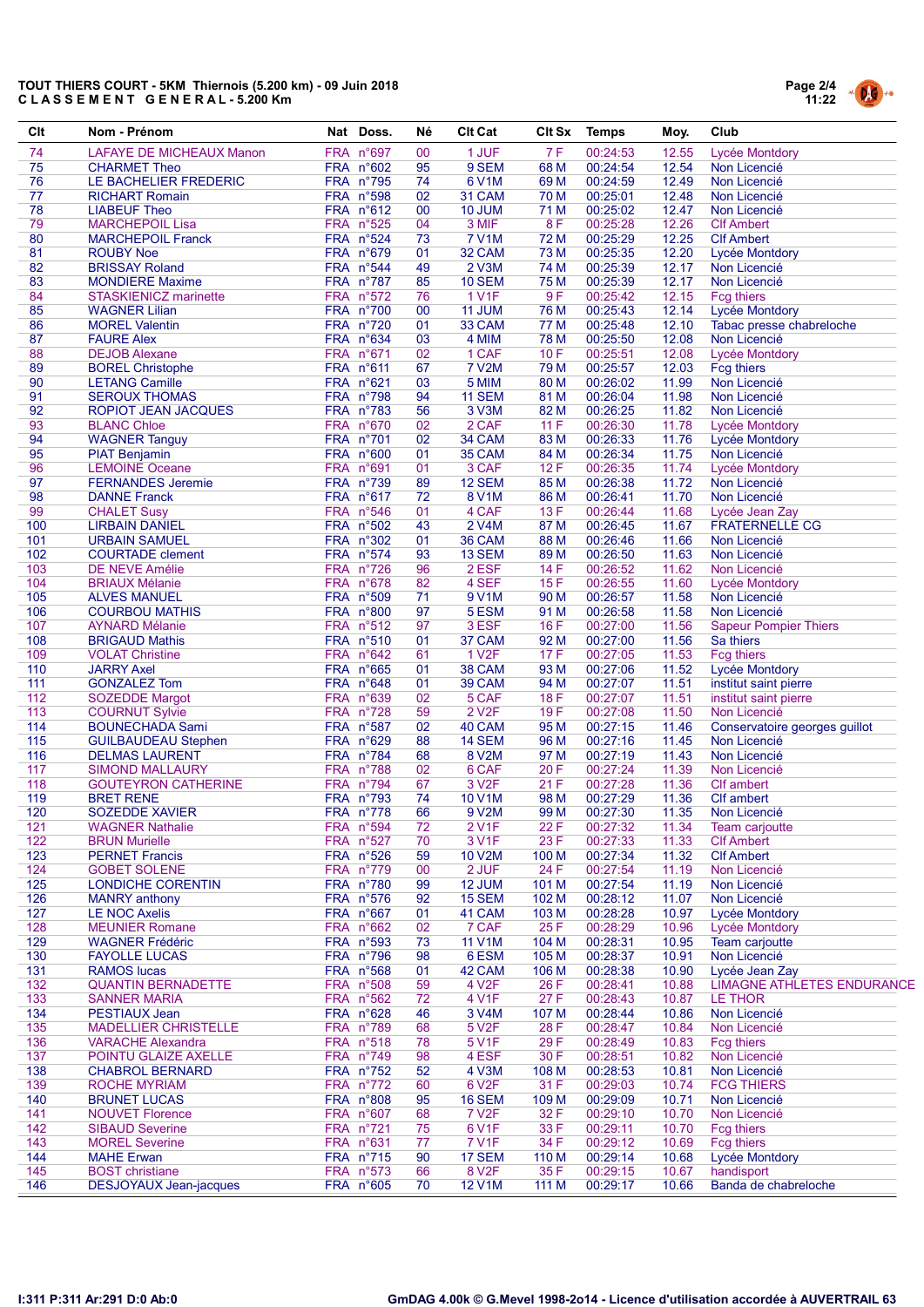

| Clt        | Nom - Prénom                                    | Nat Doss.              | Né       | <b>CIt Cat</b>          | Clt Sx        | Temps                | Moy.           | Club                                         |
|------------|-------------------------------------------------|------------------------|----------|-------------------------|---------------|----------------------|----------------|----------------------------------------------|
| 147        | <b>CARDOSO Camille</b>                          | FRA n°687              | 00       | 3 JUF                   | 36 F          | 00:29:18             | 10.65          | Lycée Montdory                               |
| 148        | <b>DAUPHANT Roxane</b>                          | FRA n°633              | 79       | 5 SEF                   | 37 F          | 00:29:19             | 10.65          | Non Licencié                                 |
| 149        | <b>DESJOYAUX Camille</b>                        | FRA n°604              | 03       | 4 MIF                   | 38 F          | 00:29:21             | 10.64          | Banda de chabreloche                         |
| 150        | <b>CORMONT Lea</b>                              | FRA n°684              | 01       | 8 CAF                   | 39 F          | 00:29:24             | 10.62          | Lycée Montdory                               |
| 151        | ROCHE LOU ANNE                                  | FRA n°763              | 04       | 5 MIF                   | 40 F          | 00:29:25             | 10.61          | <b>FCG THIERS</b>                            |
| 152        | <b>CHATAIGNER Mireille</b>                      | FRA n°520              | 58       | 1 V3F                   | 41 F          | 00:29:26             | 10.60          | <b>CIf Ambert</b>                            |
| 153        | ROCHE MICHEL                                    | $FRA$ n°762            | 50       | 5 V3M                   | 112 M         | 00:29:27             | 10.60          | <b>FCG THIERS</b>                            |
| 154        | <b>DETRUIT JEAN FRANCOIS</b>                    | FRA n°810              | 82       | <b>18 SEM</b>           | 113 M         | 00:29:31             | 10.57          | Non Licencié                                 |
| 155        | <b>TABRAN CHARLOTTE</b>                         | FRA n°803              | 95       | 6 SEF                   | 42 F          | 00:30:05             | 10.38          | Non Licencié                                 |
| 156        | <b>AMBLARD STEPHANE</b>                         | FRA n°785<br>FRA n°786 | 73       | 13 V1M                  | 114 M         | 00:30:08             | 10.36          | Non Licencié                                 |
| 157<br>158 | <b>JABOREL ALEXIS</b><br><b>BONNET Marlène</b>  | FRA n°632              | 87<br>78 | <b>19 SEM</b><br>8 V1F  | 115 M<br>43 F | 00:30:09<br>00:30:11 | 10.35<br>10.34 | Non Licencié<br>Non Licencié                 |
| 159        | <b>LACAS Solal</b>                              | FRA n°703              | 02       | 9 CAF                   | 44 F          | 00:30:15             | 10.32          | Lycée Montdory                               |
| 160        | <b>SOZEDDE Lena</b>                             | FRA n°699              | 02       | 10 CAF                  | 45 F          | 00:30:17             | 10.31          | Lycée Montdory                               |
| 161        | <b>BERGEON Lucile</b>                           | FRA n°664              | 02       | 11 CAF                  | 46 F          | 00:30:20             | 10.29          | Lycée Montdory                               |
| 162        | <b>BARDYN Appoline</b>                          | FRA n°711              | 02       | 12 CAF                  | 47 F          | 00:30:24             | 10.27          | Lycée Montdory                               |
| 163        | <b>MOING Sylvie</b>                             | FRA n°734              | 70       | 9 V1F                   | 48 F          | 00:30:26             | 10.26          | Non Licencié                                 |
| 164        | <b>COLLY Marion</b>                             | FRA n°644              | 78       | 10 V1F                  | 49 F          | 00:30:27             | 10.25          | intermarché                                  |
| 165        | <b>BELBENNI NATHALIE</b>                        | FRA n°791              | 68       | 9 V <sub>2</sub> F      | 50 F          | 00:30:37             | 10.19          | Non Licencié                                 |
| 166        | <b>PILLEVESSE Aurelien</b>                      | FRA n°727              | 96       | 7 ESM                   | 116 M         | 00:30:41             | 10.17          | Non Licencié                                 |
| 167        | <b>BRUN SICARD CLEA</b>                         | FRA n°559              | 04       | 6 MIF                   | 51 F          | 00:30:42             | 10.17          | LE THOR                                      |
| 168        | <b>GUIGNARD Tina</b>                            | FRA n°681              | 02       | 13 CAF                  | 52 F          | 00:30:43             | 10.16          | Lycée Montdory                               |
| 169        | <b>SAINT-ANDRE Louis</b>                        | FRA n°690              | 02       | 43 CAM                  | 117 M         | 00:30:44             | 10.16          | Lycée Montdory                               |
| 170        | <b>MYRAND Cindy</b>                             | FRA n°513              | 82       | 7 SEF                   | 53 F          | 00:30:46             | 10.15          | <b>Sapeur Pompier Thiers</b>                 |
| 171        | <b>HANNAOUI Safia</b>                           | FRA n°661              | 02       | 14 CAF                  | 54 F          | 00:30:54             | 10.10          | Lycée Montdory                               |
| 172<br>173 | <b>ALLANO CAROLINE</b><br>RITTER Elsa           | FRA n°558<br>FRA n°685 | 69<br>01 | <b>11 V1F</b><br>15 CAF | 55 F<br>56 F  | 00:31:11<br>00:31:11 | 10.01<br>10.01 | LE THOR<br>Lycée Montdory                    |
| 174        | <b>FRISON Muriel</b>                            | FRA n°618              | 74       | <b>12 V1F</b>           | 57 F          | 00:31:22             | 9.95           | Conservatoire georges guillot                |
| 175        | <b>BAPTISTE Raakel</b>                          | FRA n°549              | 01       | 16 CAF                  | 58 F          | 00:31:33             | 9.89           | Lycée Jean Zay                               |
| 176        | <b>MOUSSET Mathilde</b>                         | FRA n°735              | 01       | 17 CAF                  | 59 F          | 00:31:34             | 9.89           | Non Licencié                                 |
| 177        | <b>RABY Alexandra</b>                           | FRA n°704              | 01       | 18 CAF                  | 60 F          | 00:31:51             | 9.80           | Lycée Montdory                               |
| 178        | <b>ALVES JUSTINE</b>                            | FRA n°807              | 95       | 8 SEF                   | 61 F          | 00:31:57             | 9.77           | Non Licencié                                 |
| 179        | <b>ALVES DELFINO</b>                            | FRA n°806              | 70       | 14 V1M                  | 118 M         | 00:31:58             | 9.76           | Non Licencié                                 |
| 180        | <b>ROINEAU Aurelia</b>                          | FRA n°659              | 00       | 4 JUF                   | 62 F          | 00:32:04             | 9.73           | Lycée Montdory                               |
| 181        | <b>VACHER MELISSA</b>                           | FRA n°799              | 80       | 9 SEF                   | 63 F          | 00:32:05             | 9.73           | Non Licencié                                 |
| 182        | RIGAUDIAS VALERIE                               | FRA n°506              | 71       | 13 V1F                  | 64 F          | 00:32:07             | 9.72           | Non Licencié                                 |
| 183        | <b>ANDRE CHRISTELLE</b>                         | FRA n°777              | 72       | 14 V1F                  | 65 F          | 00:32:13             | 9.69           | Non Licencié                                 |
| 184        | <b>CHARMET Clara</b>                            | FRA n°603              | 98       | 5 ESF                   | 66 F          | 00:32:16             | 9.67           | Non Licencié                                 |
| 185        | <b>HOSTERT Coralie</b>                          | FRA n°707              | 02       | 19 CAF                  | 67 F          | 00:32:18             | 9.66           | Lycée Montdory                               |
| 186        | <b>JARRIX</b> Lysiane                           | FRA n°640<br>FRA n°706 | 83       | <b>10 SEF</b>           | 68 F          | 00:32:30             | 9.60           | Non Licencié<br>Lycée Montdory               |
| 187<br>188 | <b>BRUYERE Lea</b><br><b>VALDENAIRE</b> julien  | FRA n°575              | 01<br>92 | 20 CAF<br><b>20 SEM</b> | 69 F<br>119 M | 00:32:31<br>00:32:36 | 9.60<br>9.57   | Non Licencié                                 |
| 189        | <b>CORMONT Felicien</b>                         | FRA n°638              | 03       | 6 MIM                   | 120 M         | 00:32:41             | 9.55           | Non Licencié                                 |
| 190        | <b>FAYOLLE Martine</b>                          | $FRA$ n°522            | 64       | 10 V <sub>2</sub> F     | 70 F          | 00:32:42             | 9.55           | <b>Clf Ambert</b>                            |
| 191        | <b>VACHON ENZO</b>                              | FRA n°805              | 02       | 44 CAM                  | 121 M         | 00:32:53             | 9.49           | Non Licencié                                 |
| 192        | <b>DESMAZEAUD-SIROT Beatrice</b>                | FRA n°688              | 65       | 11 V2F                  | 71 F          | 00:33:01             | 9.45           | Lycée Montdory                               |
| 193        | <b>SIROT Pauline</b>                            | FRA n°674              | 91       | <b>11 SEF</b>           | 72 F          | 00:33:03             | 9.44           | Lycée Montdory                               |
| 194        | <b>DANNE Oralyne</b>                            | FRA n°616              | 03       | 7 MIF                   | 73 F          | 00:33:04             | 9.44           | Non Licencié                                 |
| 195        | <b>KRARIA Nordine</b>                           | FRA n°746              | 65       | <b>11 V2M</b>           | 122 M         | 00:33:09             | 9.42           | Sat bodybuilding                             |
| 196        | <b>BUTIN Thibaut</b>                            | FRA n°705              | 02       | 45 CAM                  | 123 M         | 00:33:11             | 9.41           | Lycée Montdory                               |
| 197        | <b>CROCHET Eve</b>                              | FRA n°579              | 84       | <b>12 SEF</b>           | 74 F          | 00:33:12             | 9.40           | Lueur d'espoir pour ayden                    |
| 198        | <b>THEALLIER Alicia</b>                         | FRA n°709              | 02       | 21 CAF                  | 75F           | 00:33:30             | 9.32           | Lycée Montdory                               |
| 199        | <b>COURNUT Jules</b>                            | FRA n°729              | 97       | 8 ESM                   | 124 M         | 00:33:34             | 9.30           | Non Licencié                                 |
| 200<br>201 | <b>TROPÉE Camille</b><br><b>DUVERT Lucile</b>   | FRA n°627<br>FRA n°515 | 98<br>88 | 9 ESM<br><b>13 SEF</b>  | 125 M<br>76 F | 00:33:39<br>00:33:54 | 9.28<br>9.21   | Non Licencié<br><b>Sapeur Pompier Thiers</b> |
| 202        | <b>DOZOLME Aléxia</b>                           | FRA n°511              | 97       | 6 ESF                   | 77 F          | 00:33:55             | 9.20           | <b>Sapeur Pompier Thiers</b>                 |
| 203        | <b>CHAMBON Michel</b>                           | FRA n°584              | 53       | 6 V3M                   | 126 M         | 00:34:06             | 9.15           | Non Licencié                                 |
| 204        | <b>DAUPHANT Pauline</b>                         | FRA n°708              | 00       | 5 JUF                   | 78 F          | 00:34:09             | 9.14           | Lycée Montdory                               |
| 205        | <b>GERIN DANIEL</b>                             | FRA n°566              | 48       | 4 V4M                   | 127 M         | 00:34:11             | 9.13           | LE THOR                                      |
| 206        | <b>KERNANI Celia</b>                            | FRA n°669              | 02       | 22 CAF                  | 79 F          | 00:34:16             | 9.11           | Lycée Montdory                               |
| 207        | <b>DE NEVE Benoit</b>                           | FRA n°725              | 61       | <b>12 V2M</b>           | 128 M         | 00:34:23             | 9.08           | Non Licencié                                 |
| 208        | MONOIERER ESTELLE                               | FRA n°768              | 89       | <b>14 SEF</b>           | 80F           | 00:34:26             | 9.06           | Non Licencié                                 |
| 209        | <b>DESSAPT Christine</b>                        | FRA n°641              | 53       | 2 V3F                   | 81 F          | 00:34:37             | 9.02           | <b>Fcg thiers</b>                            |
| 210        | <b>ROUDEIX Angelique</b>                        | FRA n°580              | 81       | <b>15 SEF</b>           | 82F           | 00:34:41             | 9.00           | Non Licencié                                 |
| 211        | <b>GROSMOND Pascal</b>                          | FRA n°588              | 86       | <b>21 SEM</b>           | 129 M         | 00:34:43             | 8.99           | Non Licencié                                 |
| 212        | <b>LIABEUF Ange</b>                             | FRA n°614              | 02       | 23 CAF                  | 83 F          | 00:34:43             | 8.99           | Non Licencié                                 |
| 213        | <b>DOUAILLAT Muriel</b>                         | FRA n°676              | 71       | 15 V1F                  | 84 F          | 00:34:44             | 8.99           | Lycée Montdory                               |
| 214        | <b>FOGAROLO Blandine</b>                        | FRA n°702              | 99       | 6 JUF                   | 85F           | 00:34:49             | 8.96           | Lycée Montdory                               |
| 215        | <b>LEMOINE VERONIQUE</b>                        | FRA n°748              | 71       | 16 V1F                  | 86 F          | 00:34:50             | 8.96           | Non Licencié                                 |
| 216<br>217 | <b>MAFFRE Monique</b><br><b>LABROSSE Coline</b> | FRA n°675<br>FRA n°595 | 54<br>94 | 3 V3F<br><b>16 SEF</b>  | 87F<br>88 F   | 00:34:53<br>00:34:56 | 8.95<br>8.93   | Lycée Montdory<br>Non Licencié               |
| 218        | <b>BATTAGLIA Andrea</b>                         | FRA n°590              | 01       | 24 CAF                  | 89F           | 00:35:11             | 8.87           | Non Licencié                                 |
| 219        | <b>MOSNAT Carla</b>                             | FRA n°657              | 02       | 25 CAF                  | 90 F          | 00:35:16             | 8.85           | Lycée Montdory                               |
|            |                                                 |                        |          |                         |               |                      |                |                                              |